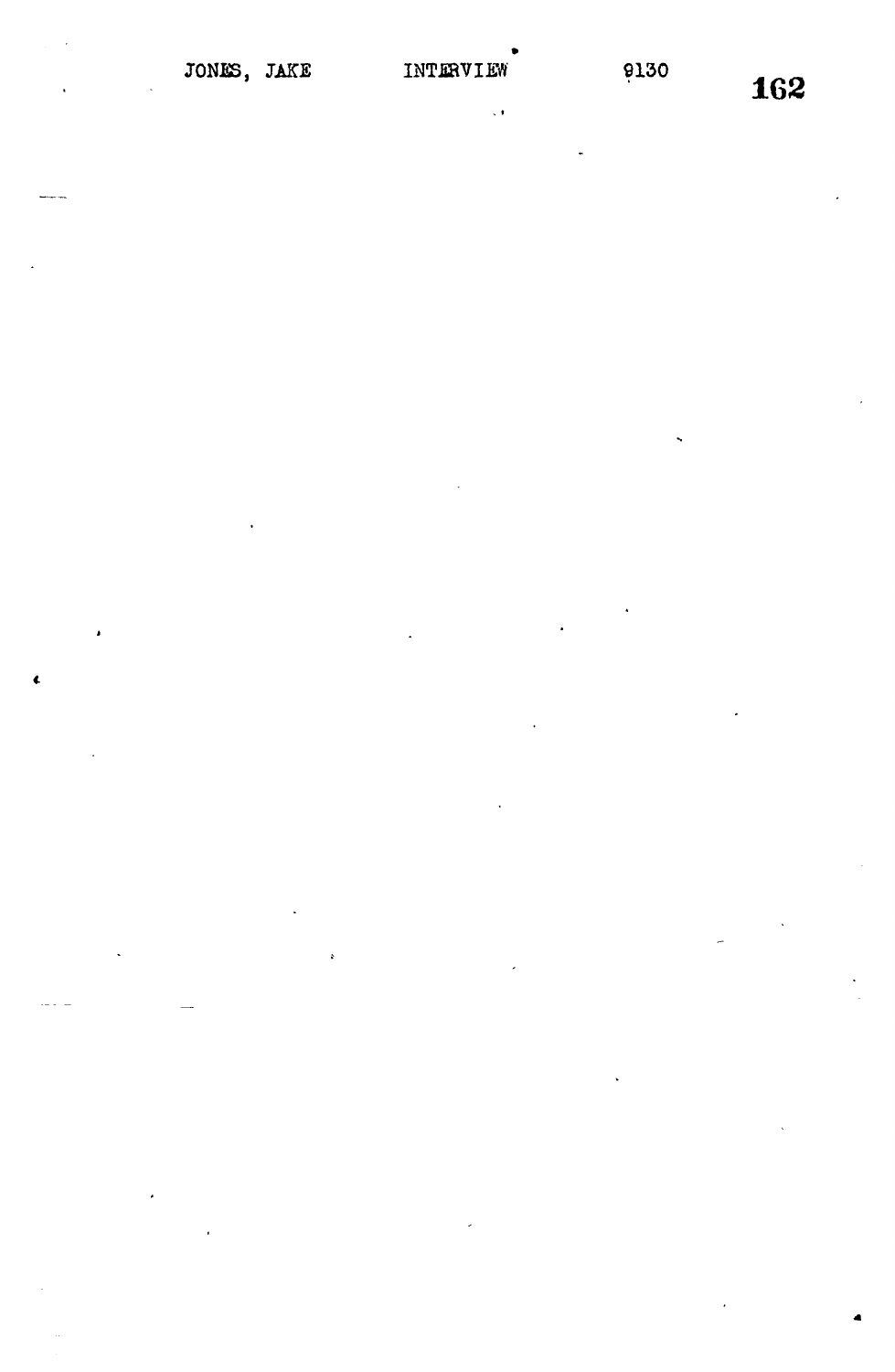|           |                                                                                                                                                                                                                                | BIOGRAPHT FORM<br>* WORKS FROGRESS ADMINISTRATION<br>Indian-Pioneer History Project for Oklahoma | $F \circ r \pi_1$ $A - (S-149)$ . |                                | 163               |
|-----------|--------------------------------------------------------------------------------------------------------------------------------------------------------------------------------------------------------------------------------|--------------------------------------------------------------------------------------------------|-----------------------------------|--------------------------------|-------------------|
|           | JONES, JAKE.                                                                                                                                                                                                                   | INTERVIES.                                                                                       |                                   | 9130.                          |                   |
|           | Field Worker's name Thad Smith Jr.                                                                                                                                                                                             |                                                                                                  |                                   |                                |                   |
|           | This report made on (date) ___ November 3. 193 p                                                                                                                                                                               |                                                                                                  |                                   |                                |                   |
|           |                                                                                                                                                                                                                                |                                                                                                  |                                   |                                |                   |
|           | 2. Post Office Address Chickesha, Oklahoma,                                                                                                                                                                                    |                                                                                                  |                                   |                                |                   |
|           | 3. Residence address (or location) 1218 South Shepard Street.                                                                                                                                                                  |                                                                                                  |                                   |                                |                   |
|           | 4. DATE OF BIRTH: Month March Day 10 Year 1854                                                                                                                                                                                 |                                                                                                  |                                   |                                |                   |
|           | 5. Place of birth Arkanass Manuel Communications of the contract of the contract of the contract of the contract of the contract of the contract of the contract of the contract of the contract of the contract of the contra |                                                                                                  |                                   |                                |                   |
| <b>ER</b> |                                                                                                                                                                                                                                |                                                                                                  |                                   |                                |                   |
|           | Name of Father Charlie Jones Place of birth Cherokee Nation,                                                                                                                                                                   |                                                                                                  |                                   |                                | Indian Territory. |
|           | Other information about father _______ Buried in Oklahoma                                                                                                                                                                      |                                                                                                  |                                   |                                |                   |
|           | 7. Name of Mother  hudy Wallace.                                                                                                                                                                                               |                                                                                                  |                                   | Place of birth <u>Fentucky</u> |                   |
|           | Other information about mother Revied in Taxas                                                                                                                                                                                 |                                                                                                  |                                   |                                |                   |

Notes or complete narrative by the field worker dealing with the life and story of the Lerson interviewed. Refor to Manual for suggested subjects and questions. Continue on blank sheets if necessary and attach firmly to this form. Number of sheets attached 4.

ż,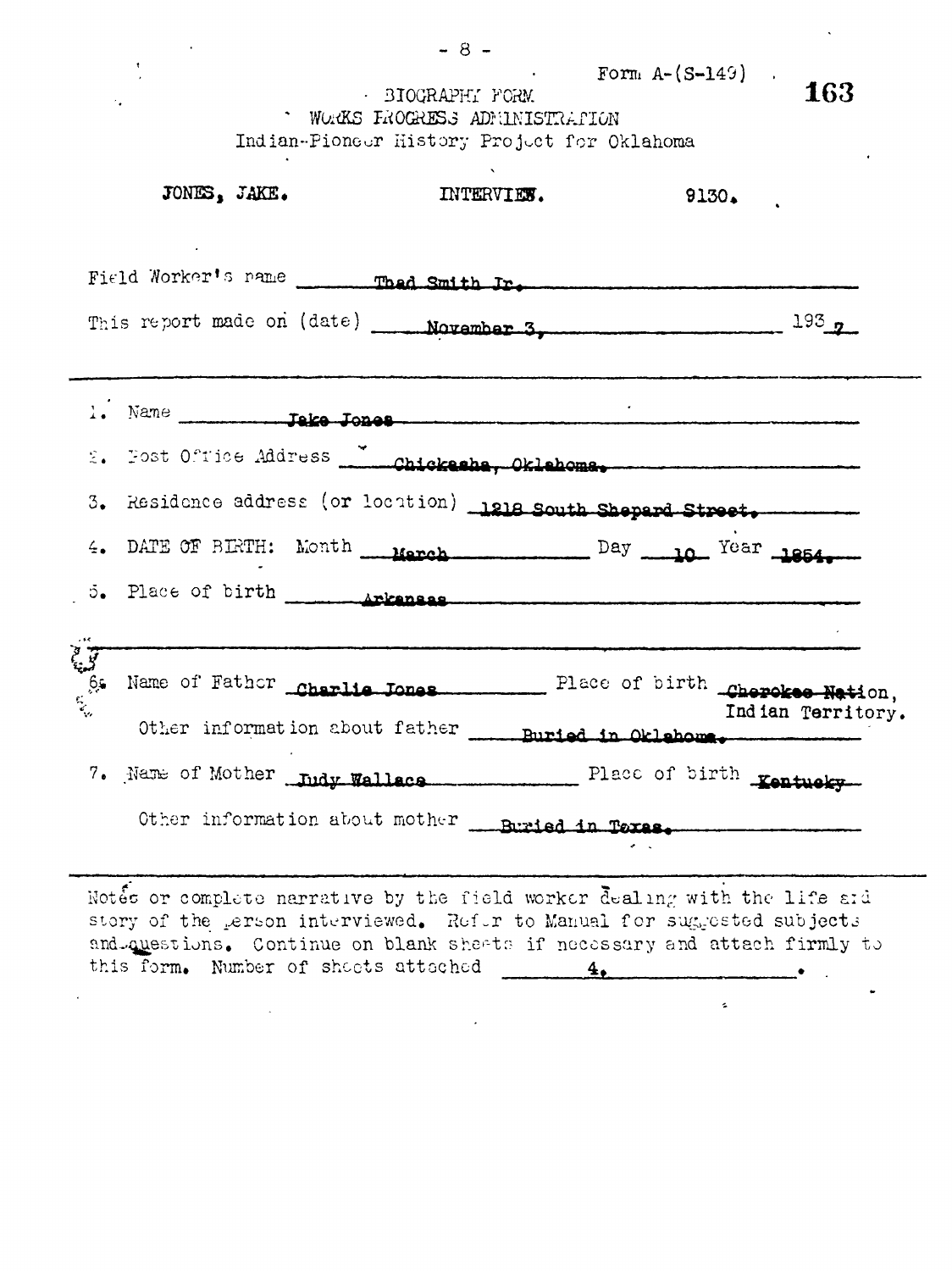JONES, JAKE: INTERVIEW. 9130.

Thad Smith. Jr. Investigator. November -3, 1937.

> Interview with Jake Jones, Chickasha, Oklahoma, Born March 10, 1854. Father-Charlie Jones Mother-Judy Wallace.

I was born in 1854, in Arkansas, In 1878, when I was about twenty-four, I hired out to the Government as a teamater to haul supplies from San Antonie, Texas to Fort Sill, Fort Cobb and Anadarko, Indian Territory.

We freighted with four mules hitched to tar pole wagons. That is, the wagon spindles were made of hardwood, that didn't have any grain in it and they were greased with tar. Occasionally we would burn out a spindle and have to replace it.

There were usually six wagons that traveled together. Our wagon train boss was Captain Drown.

We forded Red River at the old Chisholm Trail Crossing. We always spliced teams there to pull the wagons across Red River and we usually hitched sixteen mules to each wagon. The wagons were loaded with guns, ammunition,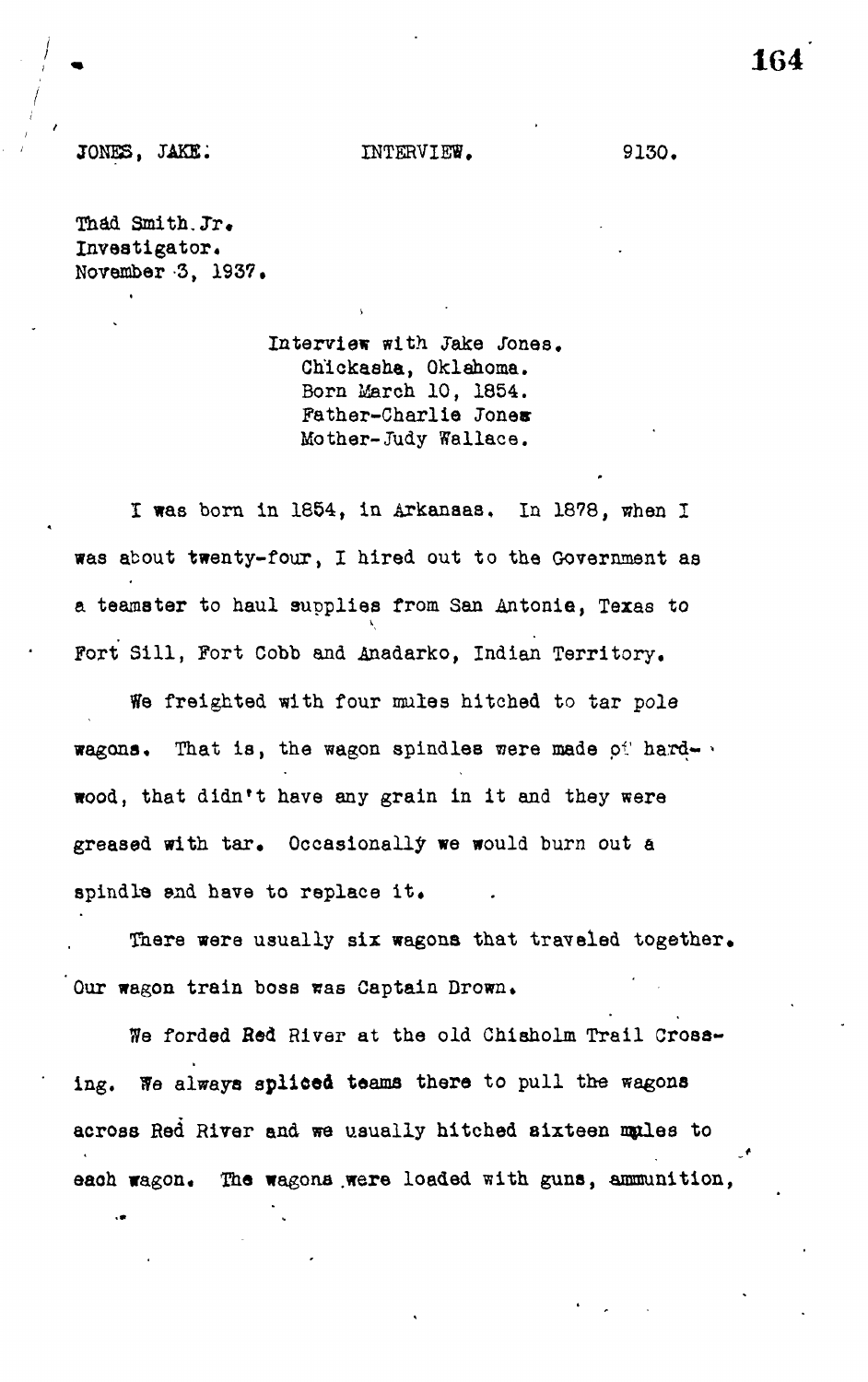JONES, JAKE. INTERVIEW. 9130.

 $- 2 -$ 

and food supplies for the soldiers and were very heavily laden. We were escorted by four soldiers. Usually two rode behind and two in front of us. At night when we were afraid of a night attack by the Indians, we would make a circle of our wagons and keep our mules within the circle, and station men in each wagon with guns.

We were attacked many times by the Indians and killed several Indians, but we never lost a man, although several of our men were hit with arrows, but they all survived. I had my cap knocked off once by an arrow. Not all of the Indians we saw were hostile. Some of them were friendly. They always traveled in single file.

We all wore the regular blue uniform of the United States with the letters U. S. stamped on our caps. We were issued two suits each.

The Goyernment issued us lots of good things to eat, all kinds of canned goods, meat, dried fruits, etc. We had a big tin tank fastened to the side of our wagon, that we hauled our drinking water in. We had tents that wo used summer and winter. We always took along extra mules